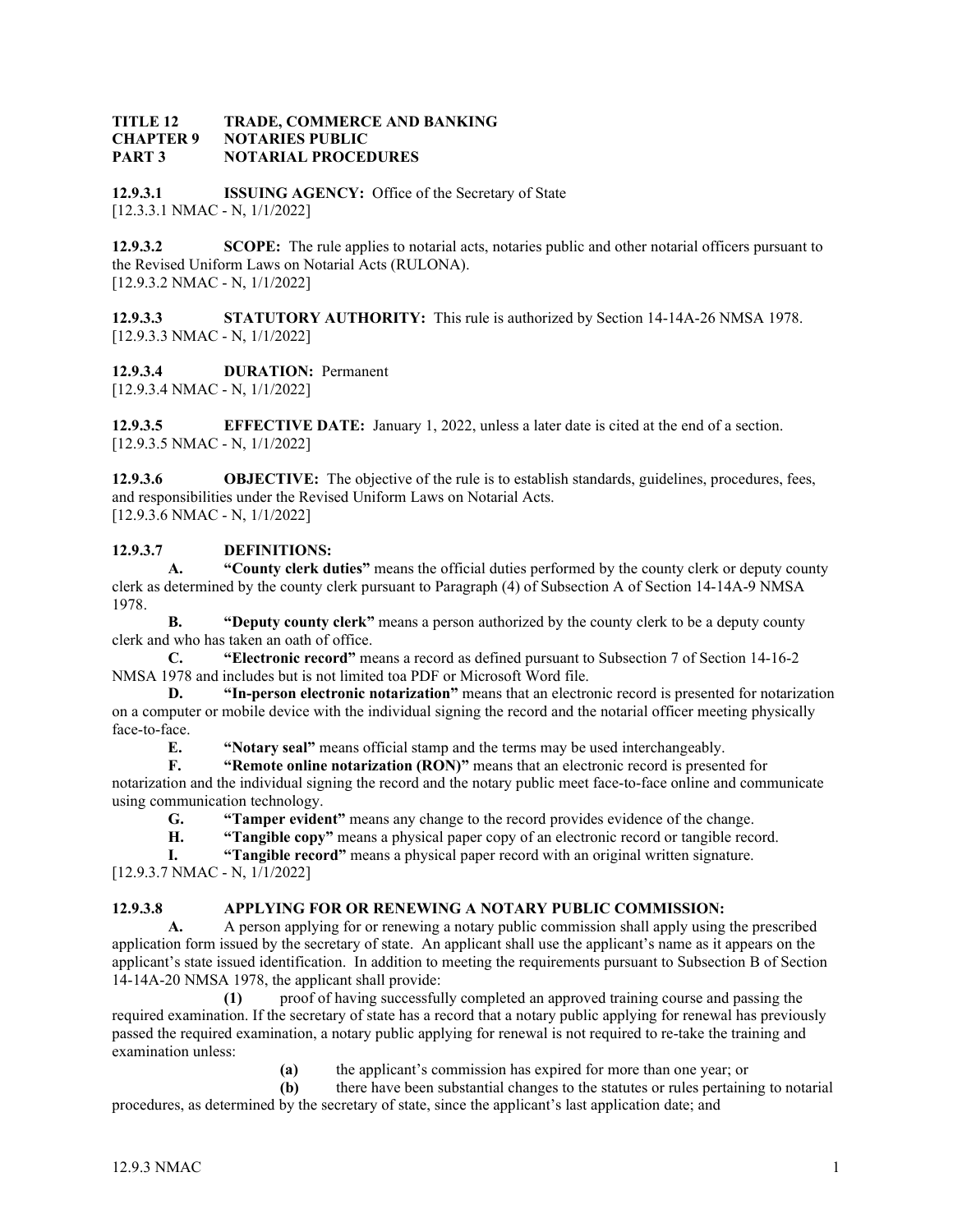**(2)** a true and complete copy of a surety bond pursuant to Subsection D of Section 14-14A-20 NMSA 1978. The surety bond shall contain the applicant's notarized signature listed as the principal or sole applicant;

**(3)** executed oath of office using the prescribed form issued by the secretary of state pursuant to Subsection C of Section 14-14A-20 NMSA 1978 notarized by a notarial officer; and

**(4)** a non-refundable application fee of \$30.

**B.** The secretary of state shall issue a notary public certificate of commission containing the notary public's commission number and term expiration date to the applicant once the secretary of state determines:

**(1)** that the applicant has met the qualifications to be commissioned as a notary public;

**(2)** that the name on the bond, on the application, and the signatures on those documents are the same; and

**(3)** the applicant has not previously had a notary public commission denied or revoked.

**C.** Within 45 days of receiving the notary public commission and prior to the notary public performing his or her first notarial act, the notary public shall provide a copy of the applicant's official stamp to the secretary of state. Failure to provide this information shall result in a referral to the State Ethics Commission.

**D.** A notarial officer may apply and must receive approval before conducting remote online notarizations pursuant to 12.9.4.8 NMAC.

**E.** The notary public is required to maintain the notary public's current name, contact information, and signature and official stamp on file with the secretary of state by submitting the form prescribed by the secretary of state within 30 days of the change of information. An amended certificate of commission will be issued upon notification of a name change and the notary public shall be required to obtain a new official stamp showing the updated information.

[12.9.3.8 NMAC - N, 1/1/2022]

## **12.9.3.9 SUSPENSION OR REVOCATION OF A NOTARY PUBLIC COMMISSION:**

**A.** Upon the state ethics commission making a determination to deny, refuse to renew, revoke, suspend or impose a condition on a notary public pursuant to Subsection A of Section 14-14A-22 NMSA 1978, the state ethics commission shall notify the secretary of state in writing of the recommended action and reason for the determination.

**B.** Upon receipt of notification from the state ethics commission that a notary public's commission has been suspended or revoked, the secretary of state shall update the electronic database of notaries public maintained pursuant to Section 14-14A-23 NMSA 1978. [12.9.3.9 NMAC - N, 1/1/2022]

## **12.9.3.10 EDUCATION AND EXAMINATION PROCEDURES:**

**A.** The secretary of state shall provide regular training and administration of an examination pursuant to Subsection B of Section 14-14A-21 NMSA 1978. Training may be provided by the secretary of state or through any third-party training vendor approved by the secretary of state.

**B.** The fee for providing the training and examination is not included in the application fee collected pursuant to 12.9.3.8 NMAC.

**C.** An applicant shall provide proof of passing the required examination with a score of eighty percent or higher.

**D.** Examination records maintained by third-party vendors, including the applicant's score, shall be retained for five years.

[12.9.3.10 NMAC - N, 1/1/2022]

## **12.9.3.11 TECHNOLOGY FEES:**

**A.** A notary public or notarial officer may charge the maximum fees pursuant to Section 14-14A-28 NMSA 1978 with a fee not to exceed \$25.00 for each remote notarial act.

**B.** For an in-person notarization of an electronic record, the notary public shall follow the fee structure established pursuant to Subsection C of Section 14-14A-28 NMSA 1978. [12.9.3.11 NMAC - N, 1/1/2022]

# **12.9.3.12 NOTARIAL PROCEDURES:**

**A.** Notarial procedures for tangible records. The individual and the notarial officer shall meet physically face-to-face, and the notarial officer shall determine whether the requirements of Section 14-14A-4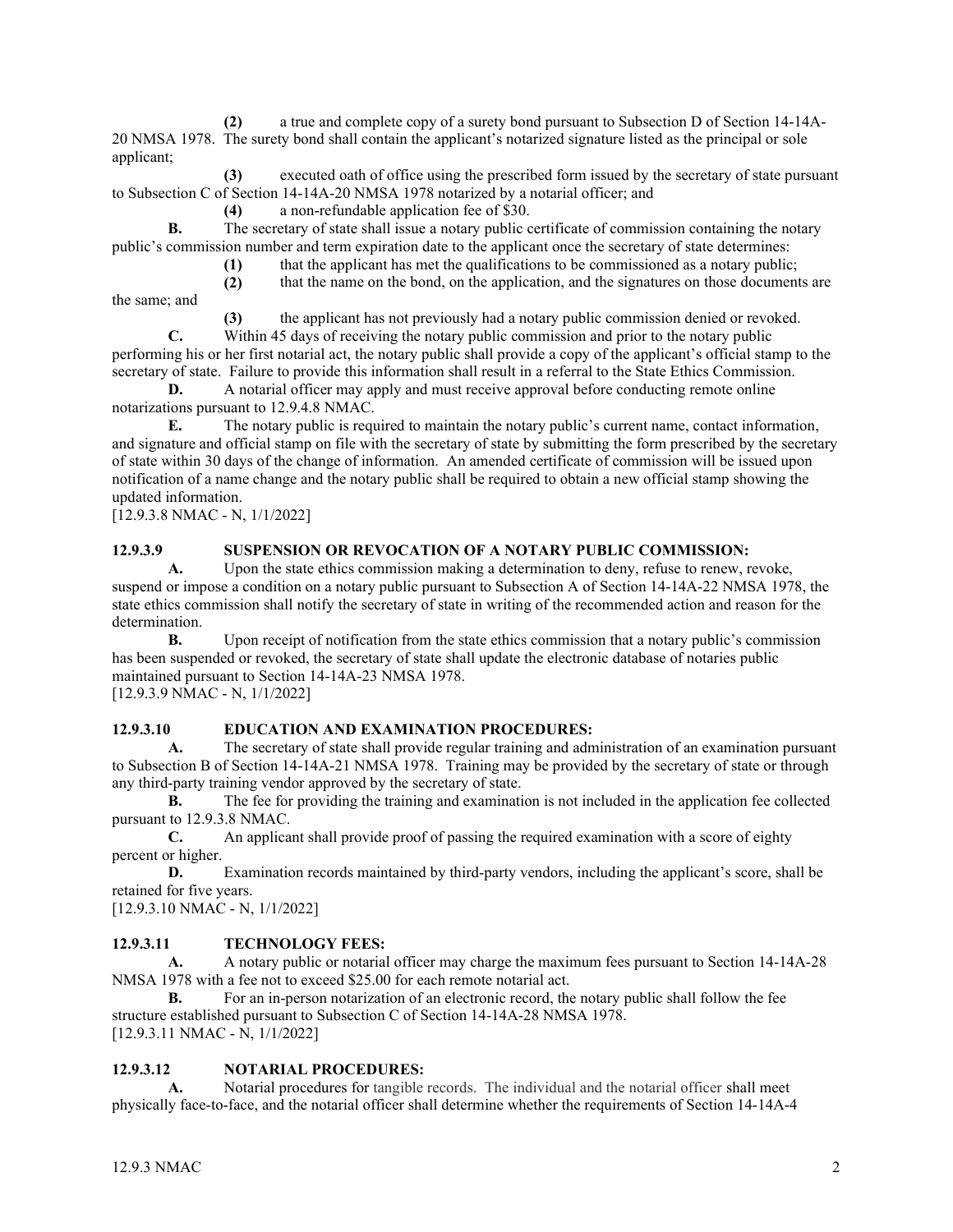NMSA 1978 have been met and shall verify the identity of the individual appearing before the officer in accordance with Section 14-14A-6 NMSA 1978. The notarial officer shall:

**(1)** ensure the individual uses permanent ink in a photo-reproducible color to sign the record;

**(2)** ensure the notarial certificate meets the requirements of Subsection C of Section 14-14A-14 NMSA 1978, sign the certificate using permanent ink and affix the official stamp to the record; and,

**(3)** if the notarial officer is a notary public or otherwise required to keep a journal pursuant to Subsection E of Section 14-14A-18 NMSA 1978, chronicle or note the notarization in a paper or electronic journal in accordance with Section 14-14A-18 NMSA 1978.

**B.** Notarial procedures for in-person electronic records. The individual and the notarial officer shall meet physically face-to-face, and the notarial officer shall determine whether the requirements of Section 14-14A-4 NMSA 1978 have been met and shall verify the identity of the individual appearing before the officer in accordance with Section 14-14A-6 NMSA 1978. Upon making the required determination and identity verification:

**(1)** the individual shall sign the electronic record using an electronic signature;

**(2)** the notarial officer shall ensure the notarial certificate meets the requirements of Subsection C of Section 14-14A-14 NMSA 1978;

**(3)** the notarial officer shall sign the notarial certificate with an electronic signature and affix the electronic seal, provided the electronic signature and seal have been previously provided to the secretary of state; and

**(4)** if the notarial officer is a notary public, or otherwise required to keep a journal pursuant to Subsection E of Section 14-14A-18 NMSA 1978, the notarial officer shall chronical or note the notarization in a paper or electronic journal in accordance with Section 14-14A-18 NMSA 1978.

**C.** For an acknowledgment as defined in Subsection A of Section 14-14A-2 NMSA 1978, the individual or representative shall declare before a notarial officer that the individual is signing the record for the purpose stated in the record.

**D.** For a verification on oath or affirmation as defined in Subsection O of Section 14-14A-2 NMSA 1978, the individual shall declare before a notarial officer that the statement in the record is true.

**E.** When certifying or attesting a copy of a record, the notarial officer:

**(1)** may make or supervise the copy of a record as a means of assuring the accuracy of the

**(2)** review the original record along with the copy so that the notarial officer can make a comparison as required by Subsection D of Section 14-14A-4 NMSA 1978.

**F.** For witnessing or attesting a signature, the notarial officer shall certify that the individual has the identity claimed and that the signature is that of the individual signing. Witnessing or attesting a signature differs from an acknowledgment in that the record must be signed in the physical presence of the notarial officer and there is no declaration that the record is signed for the purposes stated in the record and differs from a verification of oath and affirmation in that the individual is not declaring that a statement in the record is true. [12.9.3.12 NMAC - N, 1/1/2022]

## **12.9.3.13 PREVENTING FRAUD OR MISTAKES:**

**A.** A notarial officer shall only notarize a record when the signer is either physically face to face or face to face online with the notarial officer.

**B.** A notarial officer shall determine the signer's identity from personal knowledge or satisfactory evidence pursuant to Section 14-14A-6 NMSA 1978 before performing a notarial act. When obtaining satisfactory evidence of the identity of the signer pursuant to Paragraph (1) of Subsection B of Section 14-14A-6 NMSA 1978, the notarial officer shall review the name, birth date, photo, or other available data elements on an identification document of the signer to make a determination regarding to the identity of the signer.

**C.** A notarial officer shall only enter the actual date of a notarial act (not an earlier or later date) on a record.

**D.** A notarial officer shall not share or publish his or her official stamp.

[12.9.3.13 NMAC - N, 1/1/2022]

# **12.9.3.14 OFFICIAL STAMP:**

**A.** The official stamp of a commissioned notary public shall conform to the requirements pursuant to Section 14-14A-16 NMSA 1978 and shall also include the words "Notary Public" and "State of New Mexico."

copy; or